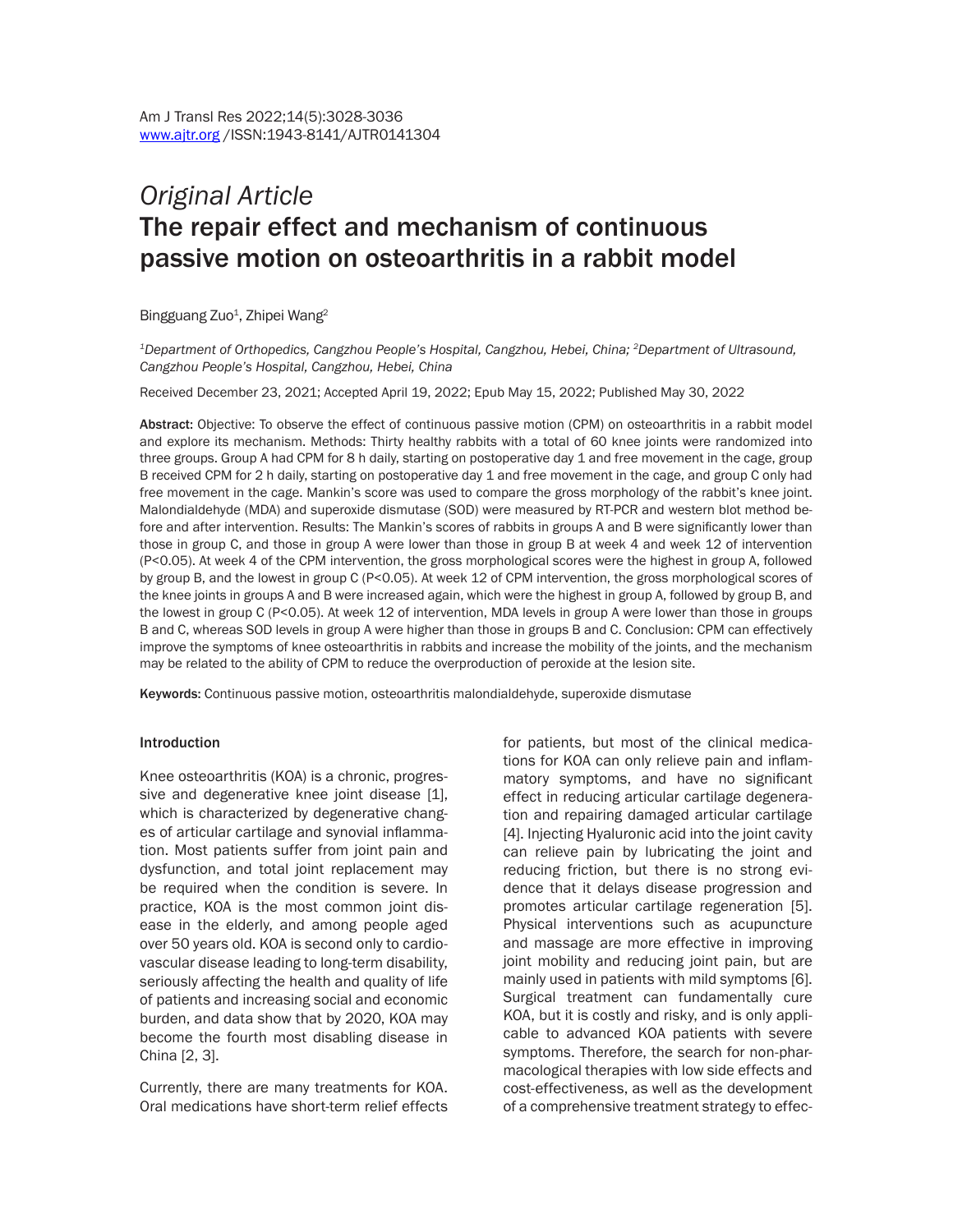tively treat or delay the progression of KOA has become an urgent issue [7].

Continuous passive motion (CPM) is one of the emerging interventions for KOA. It has been found in clinical practice that although excessive high-intensity exercise can cause or accelerate the occurrence of KOA, scientific and reasonable exercise and sports have positive effects on symptoms of KOA [8]. A systematic review of the effects of exercise on KOA showed that exercise significantly reduced knee pain in patients, and a meta-analysis of KOA compared 5627 patients treated with pain medication and 4179 patients treated with exercise therapy showed that the two treatments were similar in relieving joint pain [9]. Studies have confirmed that CPM can prevent joint adhesions, accelerate the regeneration and repair of intra-articular cartilage, and facilitate the recovery of postoperative limb function as well as the improvement of quality of life. It is believed that CPM can be used for KOA patients with limited mobility and postoperative rehabilitation of KOA, and its efficacy is superior to traditional long-term immobilization therapy, which can be performed when postoperative anesthesia has not yet subsided in KOA patients [10, 11]. Although there are some studies on the application of CPM in KOA, its mechanism is still unclear, which affects its clinical promotion to a certain extent. The aim of this study was to analyze the effect of CPM on KOA in rabbits and explore its mechanism, in order to provide theoretical reference for accelerating the promotion of CPM therapy.

## Materials and methods

## *Experimental animals*

Thirty 3-month-old purebred New Zealand rabbits were purchased from Bignon Animal Breeding Co., Ltd. The average body weight of the experimental rabbits was (2.01±0.43) kg, and each rabbit was kept in a separate cage and fed freely. Thirty rabbits were then divided into groups A, B and C, with 10 rabbits in each group for a total of 20 knee joints. All applicable international, national, and/or institutional guidelines for the care and use of animals were followed. This study was approved by the Committee on the Ethics of Animal Experiments of Cangzhou People's Hospital (No. NCT01586327).

## *Establishment of model of total cartilage defect in the knee joint*

The rabbits were fixed in supine position on the operating table and anesthetized by 3% pentobarbital sodium (1 mg/kg) via ear vein, and the hair at both knee joints was shaved under aseptic conditions. After disinfection, an arcshaped incision was made on the medial aspect of the patella of the rabbit's knee, layer by layer, to the joint capsule. After the patellar surface of the femur was exposed, a total cartilage defect with a diameter of about 3 mm was made using an orthopedic surgical electric rotation, centered on the medial condyle. The wound was rinsed clean with physiological saline and then sutured layer by layer, and postoperative gentamicin was used to prevent infection (200,000 U daily, 1 time/d for 7 d).

## *Experimental intervention*

Thirty rabbits were then randomized into groups A, B and C (10 rabbits and 20 knees in each group). Rabbits in group A were subjected to 8 h of daily CPM (one session lasted 2 min at a frequency of 60 beats/min every 20 min, with 4 h in the morning and 4 h in the afternoon) starting from the 1st postoperative day, and moved freely in the cage during the rest of the time. Rabbits in group B received 2 h of CPM daily on postoperative day 1 (the frequency was the same as group A, with  $1$  h in the morning and 1 h in the afternoon) and moved freely during the rest of the time in cage. Rabbits in group C could move freely in the cage without CPM.

# *Specimen handling and observation indicators*

At week 4 and week 12 of CPM intervention, 5 rabbits (10 knees) were sacrificed respectively with air embolization under anesthesia. The experimental rabbits were anesthetized with 30% urethane (3-4 mL/kg), and then sacrificed by air injection through ear margin vein. The following indicators were observed.

## *Body weight*

Body weight before intervention, at week 4 and week 12 of CPM intervention was assessed by Mettler AE100 Analytical Balance (Mettler Toledo, Columbus, OH, USA).

## *Mankin's score*

Mankin's score before intervention, at week 4 and week 12 of CPM intervention was evaluat-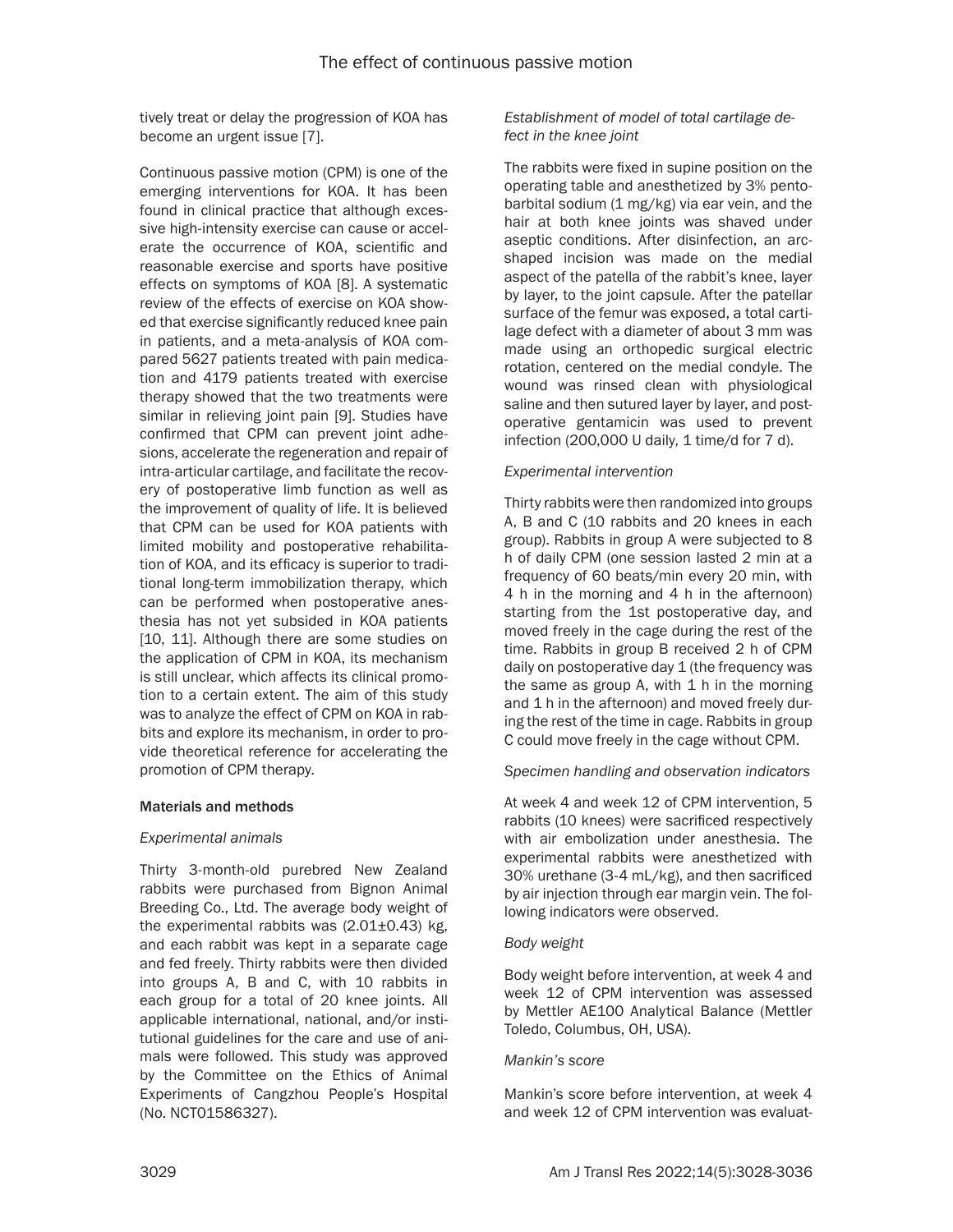| Baseline data         |      | Group A $(n=20)$ | Group B $(n=20)$ | Group C $(n=20)$ | $F/X^2$ | P     |
|-----------------------|------|------------------|------------------|------------------|---------|-------|
| Gender<br>Female      |      | 10               | 9                |                  | 0.404   | 0.817 |
|                       | Male | 10               | 11               | 12               |         |       |
| Mean body mass (kg)   |      | $2.00 + 0.12$    | $2.01 + 0.13$    | $2.03 + 0.12$    | 0.306   | 0.737 |
| Articular flexion (°) |      | 140.11±7.69      | 139.28+7.89      | 141.11+7.59      | 0.281   | 0.756 |

Table 1. Comparison of baseline data (\_ *x*±*s*)/[n (%)]



Figure 1. Body weight of the rabbits in three groups. The differences among three groups before surgery, at the 4th week and at 12th week of CPM intervention were not statistically significant (P>0.05). n=5 rabbits (10 knees) each group.

ed, respectively [12]. The specific evaluation method was as follows: tissues of about 4×4×3 mm<sup>3</sup> in size were taken from the defect area and its surroundings, and the specimens were immersed in 10% neutral formalin solution and fixed for 24 h. After full immersion with 10% phosphate buffer saline (PBS) buffer, the specimens were decalcified with ethylene diamine tetraacetic acid (EDTA) for 4 weeks, and then rinsed with tap water to remove the residual EDTA and soaked overnight in 0.2 mmol/L phosphate buffer. The specimens were fixed and embedded in paraffin, and then sectioned continuously in 4-10 μm thickness using RM2015 microtome (Leica, Germany). Afterwards, hematoxylin-eosin (HE) staining was conducted. The histological structure of the specimens was evaluated under electron microscopy (BX51T-PHD-J11, Olympus, Tokyo, Japan). Criteria for Mankin's score were as follows: a total score of 0 represented normal cartilage tissue, smooth and flat surface layer, uniform distribution of chondrocytes, and uniform HE staining without loss of staining; a total score of 2-7 represented mild injury, with small fissures in the superficial layer, hypertrophic chondrocytes in the middle and deep layers, and loss of staining in the HE staining; a total score of 8-12 represented moderate injury, with uneven superficial layer, fissures in the middle and deep layers, disorganized arrangement of cells in the middle and deep layers, a large number of clustered chondrocytes, uneven HE staining, and loss of staining in the superficial and middle and deep layers; a total score of 13-14 represented severe injury, with thinning of the superficial layer and deep fissures to the subchondral bone, fissure of subchondral bone, obviously disordered cell arrangement, a large number of clustered chondrocytes, un-uniformed HE staining, and obvious loss of staining in the whole layer.

### *Gross morphology*

The ME. Moran Gross Morphology Scale [13] was used to score the items by naked eye, including five dimensions of mobility (equal to normal limb activity scored 2 points, 50%- 100% of normal limb activity scored 1 point, and <50% of normal limb activity scored 0 point), joint adhesion (no adhesion scored 2 points, less adhesion scored 1 point, and more adhesion scored 2 points), injured joint recovery (2 points for complete recovery, 1 point for partial recovery, and 0 point for no recovery), articular cartilage surface (2 points for translucency, 1 point for matte, and 0 point for colorless or irregular), and articular cartilage defect (the articular cartilage defect was completely replaced by normal cartilage tissue as 2 points, replaced by a little cartilage tissue as 1 point, and no improvement as 0 point), with higher scores representing better joint morphology.

#### *Oxidative stress indices*

Blood samples were collected from rabbits before intervention, at week 4 and week 12 of CPM intervention, and the levels of superoxide dismutase (SOD) (the applied kit was purchased from Hefei Laier Biotechnology Co., Ltd.) and malondialdehyde (MDA) (the applied kit was purchased from Beijing Solarbio Science & Technology Co., Ltd.) were analyzed by micro-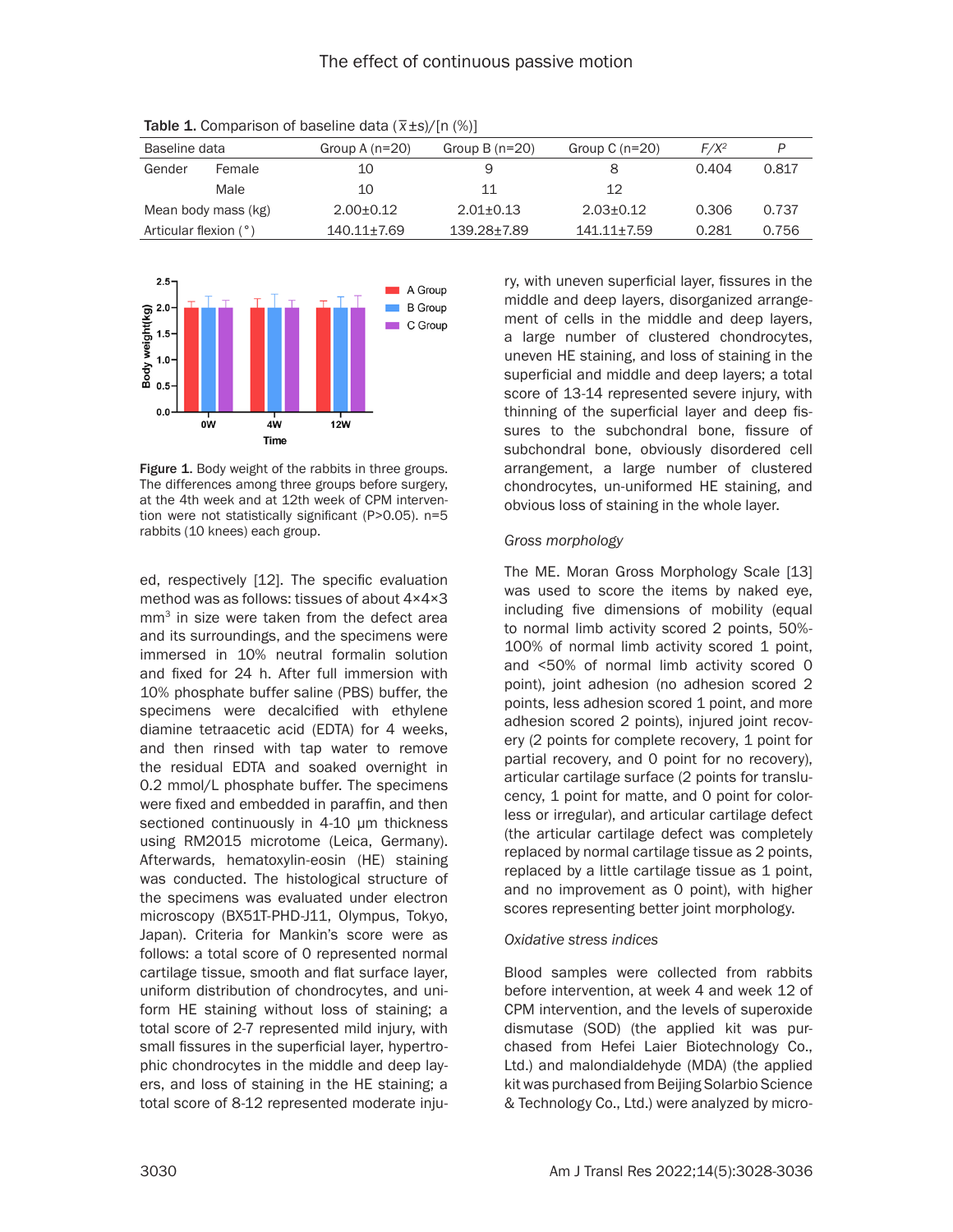

Figure 2. HE staining of knee joint tissues in experimental rabbits. A-C: At 4 weeks after intervention, the staining of knee joint tissues in groups A, B, and C, respectively; D-F: At 12 weeks after intervention, the staining of knee joint tissues in groups A, B, and C, respectively.



Figure 3. Images of rabbit joints before and after intervention. A-C: At 4 weeks after intervention, the images of knee joint in groups A, B, and C, respectively; D-F: At 12 weeks after intervention, the images of knee joint in groups A, B, and C, respectively.

was used to test the normality of the quantitative data. Quantitative data in this study were all subjected to normal distribution, described as mean ± standard deviation (SD), independent-samples ttest (two groups) or ANOVA (three or more groups) were used for inter-group comparison, and post hoc comparisons were analyzed by SNK test. Qualitative data were described as n (%), and the chi-square test was used for inter-group comparison. The difference was considered statistically significant at P< 0.05. GraphPad Prism 8.3 was used for figure plotting [14].

#### **Results**

#### *Comparison of baseline data*

Gender, body mass, and joint flexion were included as baseline data, and a comparison was conducted on the intergroup differences among the three experimental rabbit groups regarding the above information, and the results showed that the differences among the

assay. Each index was tested three consecutive times and the average was taken as the final result.

#### *Statistical methods*

SPSS24.0 statistical software was used for data analysis. The Kolmogorov-Smimov test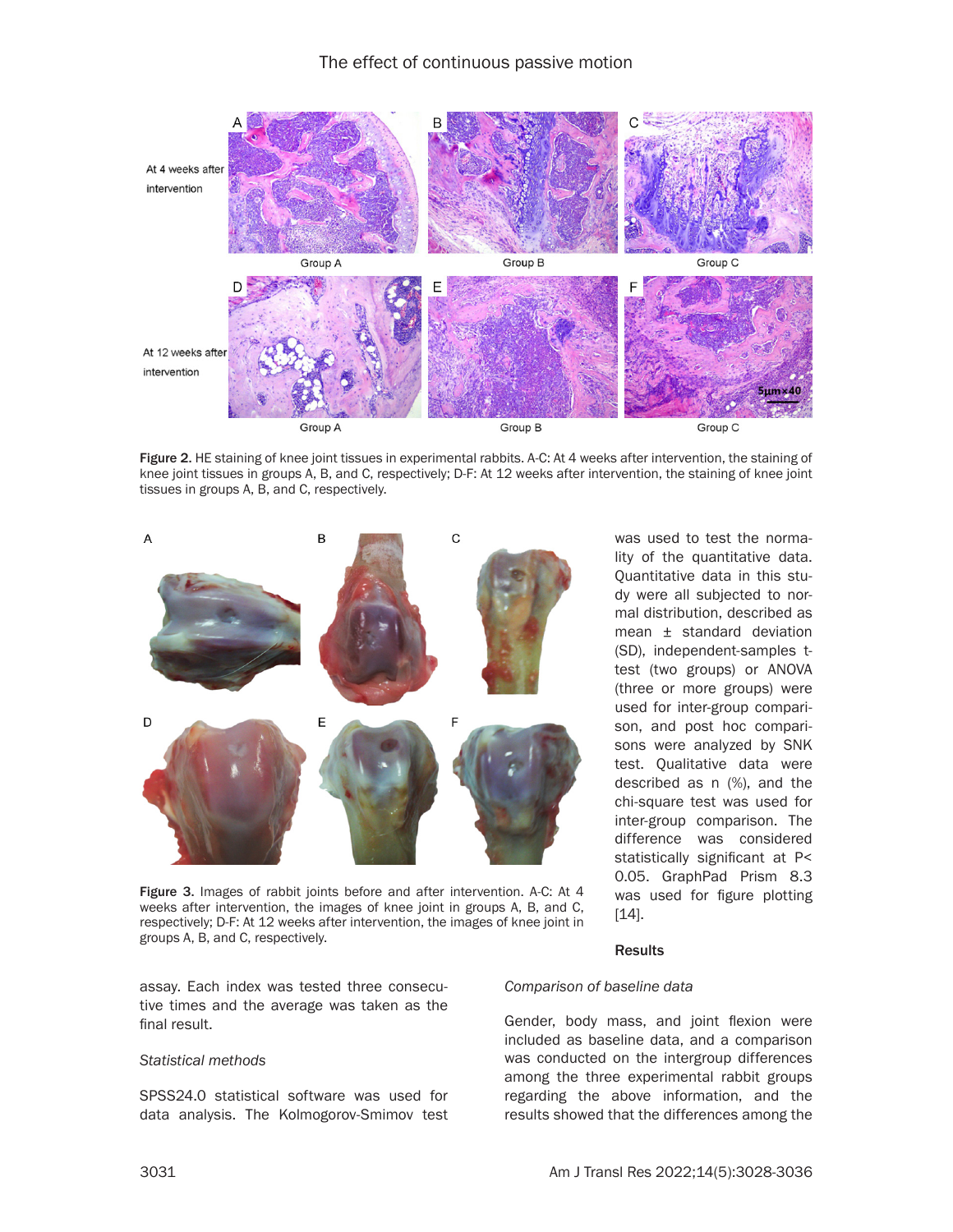

Figure 4. Changes in Mankin's scores. A-C: Changes of Mankin's scores over time in groups A, B, and C, respectively; D: Differences in Mankin's scores among groups A, B and C at different time. #represents statistically significant difference between groups of the same index (P<0.05). n=5 rabbits (10 knees) each group.

three groups regarding the above indicators were not statistically significant (P>0.05), suggesting good comparability (Table 1).

## *Body mass measurements*

The body masses of the experimental rabbits were measured before intervention, at week 4 and week 12 of CPM intervention. No significant difference was observed in body weight among the three groups at the above time points (P>0.05) (Figure 1).

## *Mankin's score before and after intervention*

The Mankin's score showed no statistically significant difference among the three groups before intervention (P>0.05). In the week 4 of intervention, the Mankin's scores of rabbits in groups A and B were decreased compared with those before intervention (P<0.05), while those in group C were not significant (P>0.05). At the week 12 of intervention, the Mankin's scores in groups A and B were decreased significantly compared with the score at week 4 of intervention (P<0.05), and there was also no significant change in group C (P>0.05). Mankin's scores were the lowest in group A, followed by group B, and the highest in group C (P<0.05) (Figures 2-4).

## *Changes in knee joint gross morphological scores*

At week 4 of CPM intervention, the gross morphological scores of the knee joints were the highest in group A, followed by group B, and the lowest in group C (P<0.05). At week 12 of CPM intervention, the gross morphological scores of the knee joints in groups A and B were increased continuously, and the scores were the highest in group A, followed by group B, and the lowest in group C (P<0.05) (Table 2; Figure 5).

## *Changes in oxidative stress indices*

MDA and SOD levels in the blood samples of the experimental rabbits showed no significant difference before

intervention (P>0.05). After 4 weeks of intervention, all the three groups of rabbits showed a decrease in MDA levels and an increase in SOD levels, with the lowest MDA level in group A, followed by group B and the highest in group C (P<0.05). At 12 weeks of intervention, the MDA level was further decreased and the SOD level was increased again, and MDA level was the lowest in group A, followed by group B, and the highest in group C, and the SOD level was the highest in group A, followed by group B, and the lowest in group C (P<0.05) (Figures 6 and 7).

## **Discussion**

Epidemiological study shows that KOA is the most common type of arthritis [15, 16]. In recent years, with the aging of society, the incidence of KOA is still increasing [17]. The traditional view is that KOA patients need long-term immobilization, but this often leads to muscle atrophy, joint spasm and intra-articular adhesions, hindering the recovery of joint function and even increasing the risk of joint stiffness [18-20]. Passive exercise can promote the healing of joint cartilage through regular exercise [21]. Several studies indicate that regular passive exercise can help relieve joint pain and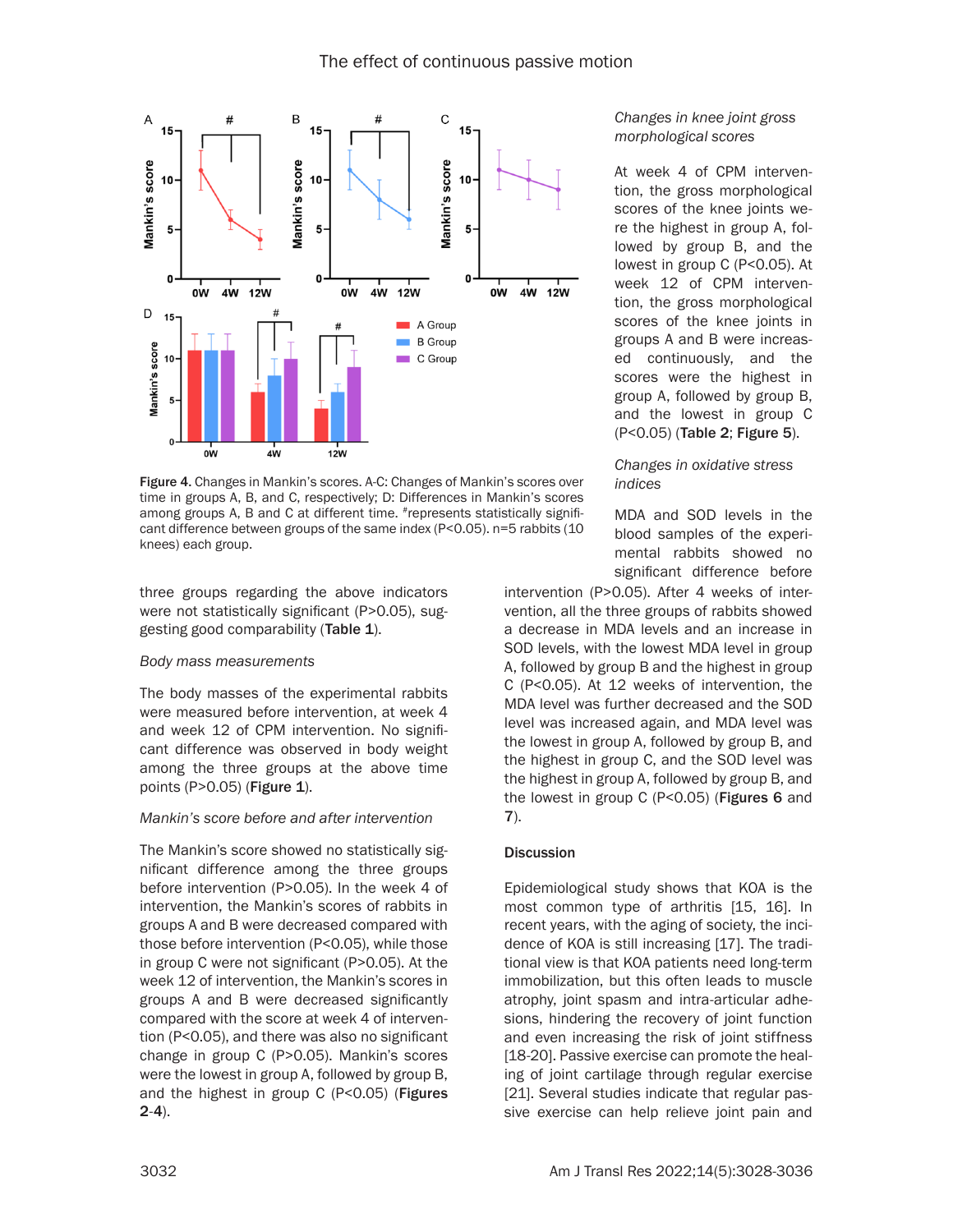|                             |                               | CPM Week 4            |                              |                 |            | CPM Week 12 |                       |                   |                 |            |         |
|-----------------------------|-------------------------------|-----------------------|------------------------------|-----------------|------------|-------------|-----------------------|-------------------|-----------------|------------|---------|
| Item                        |                               | A $(n=10)$            | $B(n=10)$                    | $C(n=10)$       | $F/\chi^2$ | P           | A $(n=10)$            | $B(n=10)$         | $C(n=10)$       | $F/\chi^2$ | P       |
| Mobility                    | Equal to normal limb mobility | 9                     | 5                            | 5               | 5.484      | 0.241       | 9                     | 6                 | 6               | 3.857      | 0.426   |
|                             | 50%-100% normal limb mobility | 1                     | 3                            | 2               |            |             | $\mathbf{1}$          | 3                 | 2               |            |         |
|                             | <50% normal limb mobility     | $\circ$               | $\overline{2}$               | 3               |            |             | $\Omega$              | $\mathbf{1}$      | $\overline{2}$  |            |         |
| Joint adhesions             | <b>No</b>                     | 9                     | 3                            |                 | 14.636     | 0.006       | 9                     | 3                 | $\overline{2}$  | 21.234     | < 0.001 |
|                             | Less                          |                       | $\overline{2}$               | 3               |            |             |                       |                   | 3               |            |         |
|                             | More                          | $\Omega$              | 5                            | 6               |            |             | $\Omega$              | $\mathbf 0$       | 5               |            |         |
| Injured joint recovery      | Complete                      | 5                     | $\overline{2}$               |                 | 13.707     | 0.008       | 8                     | 3                 |                 | 15.500     | 0.004   |
|                             | Part                          | 5                     |                              | 3               |            |             | $\overline{2}$        | 6                 |                 |            |         |
|                             | None                          | $\circ$               |                              | 6               |            |             | $\circ$               | 1                 | 5               |            |         |
| Articular cartilage surface | Translucent                   | 10                    |                              | 3               | 11.700     | 0.020       | 10                    | 4                 | 3               | 17.487     | 0.002   |
|                             | No shine                      | $\circ$               | $\overline{2}$               | 6               |            |             | $\circ$               | 5                 | 2               |            |         |
|                             | Colorless                     | $\Omega$              |                              |                 |            |             | $\circ$               |                   | 5               |            |         |
| Articular cartilage defect  | Completely normal             | $\overline{4}$        | $\overline{2}$               |                 | 9.824      | 0.044       | 9                     | 3                 |                 | 14.417     | 0.006   |
|                             | Slightly normal               | 6                     |                              | 4               |            |             |                       | 3                 |                 |            |         |
|                             | None                          | $\Omega$              |                              | 5               |            |             | $\Omega$              | 4                 | 5               |            |         |
| Mean score                  |                               | $8.71 \pm 1.21^{a,b}$ | $5.87 \pm 1.24$ <sup>a</sup> | $4.01 \pm 0.98$ | 42.421     | < 0.001     | $9.16 \pm 0.34^{a,b}$ | $6.21 \pm 0.26^a$ | $4.19 \pm 0.39$ | 558.959    | < 0.001 |

## Table 2. Changes in the gross morphological scores of knee joints

Note: Compared with group C, <sup>a</sup>P<0.05, compared with group B, <sup>b</sup>P<0.05.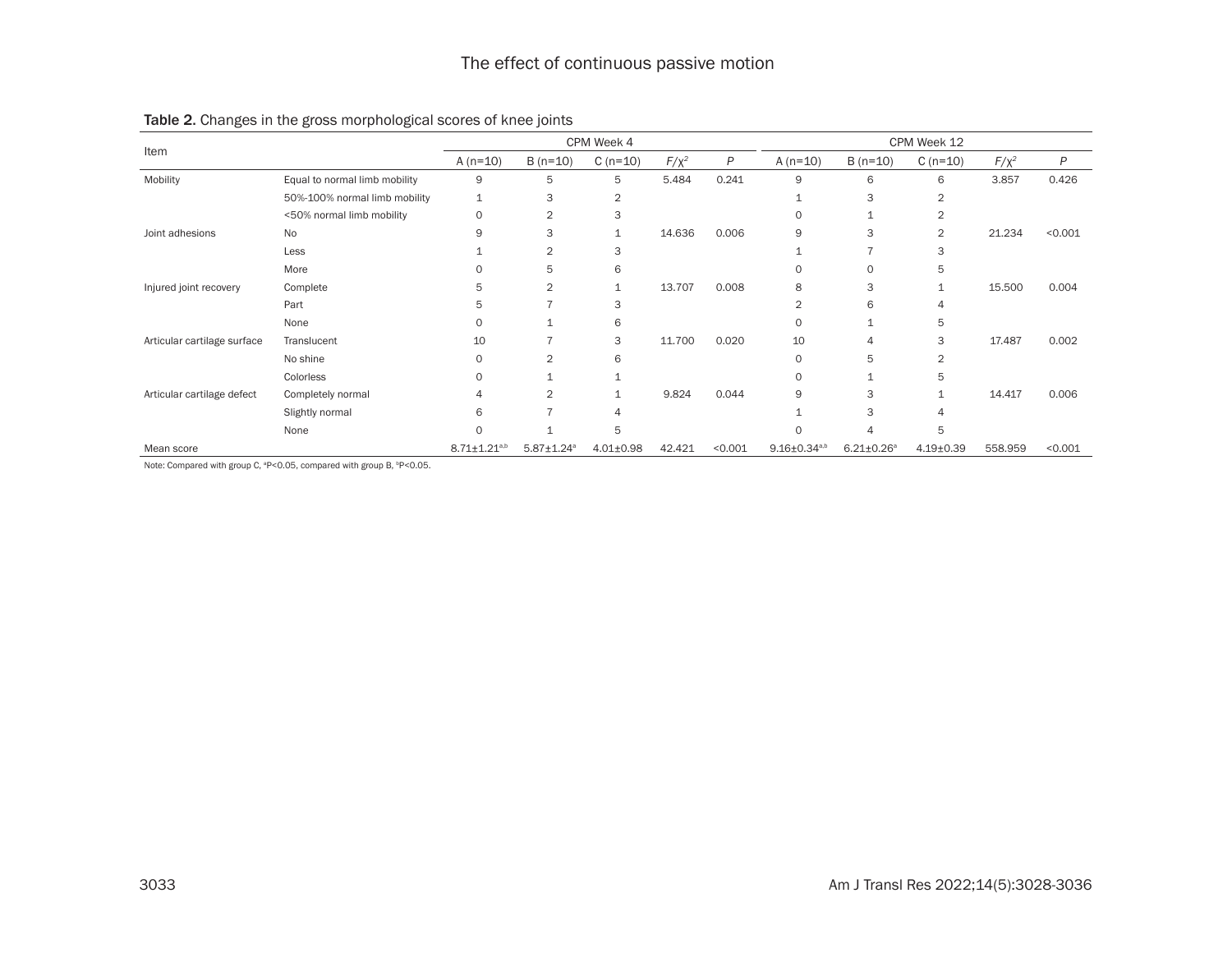

Figure 5. Changes in the gross morphological scores of knee joints in each group. #represents statistically significant difference between groups of the same index. n=5 rabbits (10 knees) each group.

stiffness of KOA patients and improve the range of motion, and the therapeutic effect is better than traditional long-term fixation therapy, suggesting that passive exercise has a theoretical basis in the clinical treatment of KOA [22, 23].

In this study, the effect of CPM on Mankin's score and gross morphology of osteoarthritis of the knee in rabbits was investigated. Compared to group C, the experimental rabbits in groups A and B with 4 weeks of CPM recovered significantly faster in terms of mobility, joint adhesions, cartilage surface, and cartilage defects, suggesting that CPM accelerated knee cartilage repair and eliminated joint inflammation. An animal experimental study [24] indicated that CPM could stimulate the metabolism of chondrocytes to a certain extent and accelerate the synthesis of cartilage mechanistic proteins, thus contributing to the reconstruction of damaged cartilage, reducing intra-articular adhesion, and promoting the elimination of lysosomal enzymes and inflammatory exudates, all of which were similar to the results in this study. Mankin's scores of experimental rabbits in groups A and B were significantly lower than those in group C after intervention, and there was also large difference between groups A and B. The reason may be that CPM could alleviate the inflammatory state of the knee joint in KOA rabbits and accelerate the reconstruction and repair of cartilage tissue.

This study also investigated the mechanism of CPM intervention in improving the symptoms of knee osteoarthritis in KOA rabbits. It was found that the MDA level was decreased and the SOD level was increased in groups A and B after intervention. A controlled experiment conducted on patients with KOA found that free radicals generated by oxidative stress play a vital role in the development of KOA; excessive free radicals could cause oxidative or nitrative damage to a variety of molecules, and then result in the overexpression of MDA and protein hydroxyl, leading to hyaluronic acid depolymerization, reduced synovial fluid viscosity, inactivation of anti-protease and induction of bone resorption, promoting cartilage degradation and ultimately developing KOA [25]. The results in the study suggested that CPM could reduce MDA levels and increase SOD levels in KOA rabbits, and the degree of change was closely related to the intensity of CPM, suggesting that CPM can effectively improve the actual overproduction of oxygen radicals, which may also be one of the crucial reasons why CPM can accelerate the recovery of knee joint function in rabbits modeled with KOA.

The innovation of this study is that the intervention value of CPM in experimental rabbits with knee joint injury was elaborated through animal experiments, which provides theoretical reference for the treatment of patients with similar diseases in clinic. The limitations are as follows: (1) the sample size was small, resulting in a lack of comprehensiveness of the results; (2) the study period was short and the dynamic observation of indicators was absent. In the next step, animal experiments with larger sample size and more intensive observation time points will be carried out to verify the effectiveness of CPM and provide new treatment methods for the follow-up treatment of KOA patients and the improvement of the quality of life of KOA patients. In conclusion, CPM can effectively improve the symptoms of KOA as well as the joint mobility in rabbits, and the analysis of the mechanism may be related to the ability of CPM to reduce the overproduction of peroxides at the lesion.

## Acknowledgements

This work was supported by Self-financing Project of Cangzhou Science Plan (No: 1833- 02092).

## Disclosure of conflict of interest

## None.

Address correspondence to: Bingguang Zuo, Department of Orthopedics, Cangzhou People's Hospital, No. 7, Qingchi Avenue, Cangzhou 061000, Hebei, China. Tel: +86-0317-3521157; E-mail: [bx5](mailto:bx5jtr@163.com) [jtr@163.com](mailto:bx5jtr@163.com)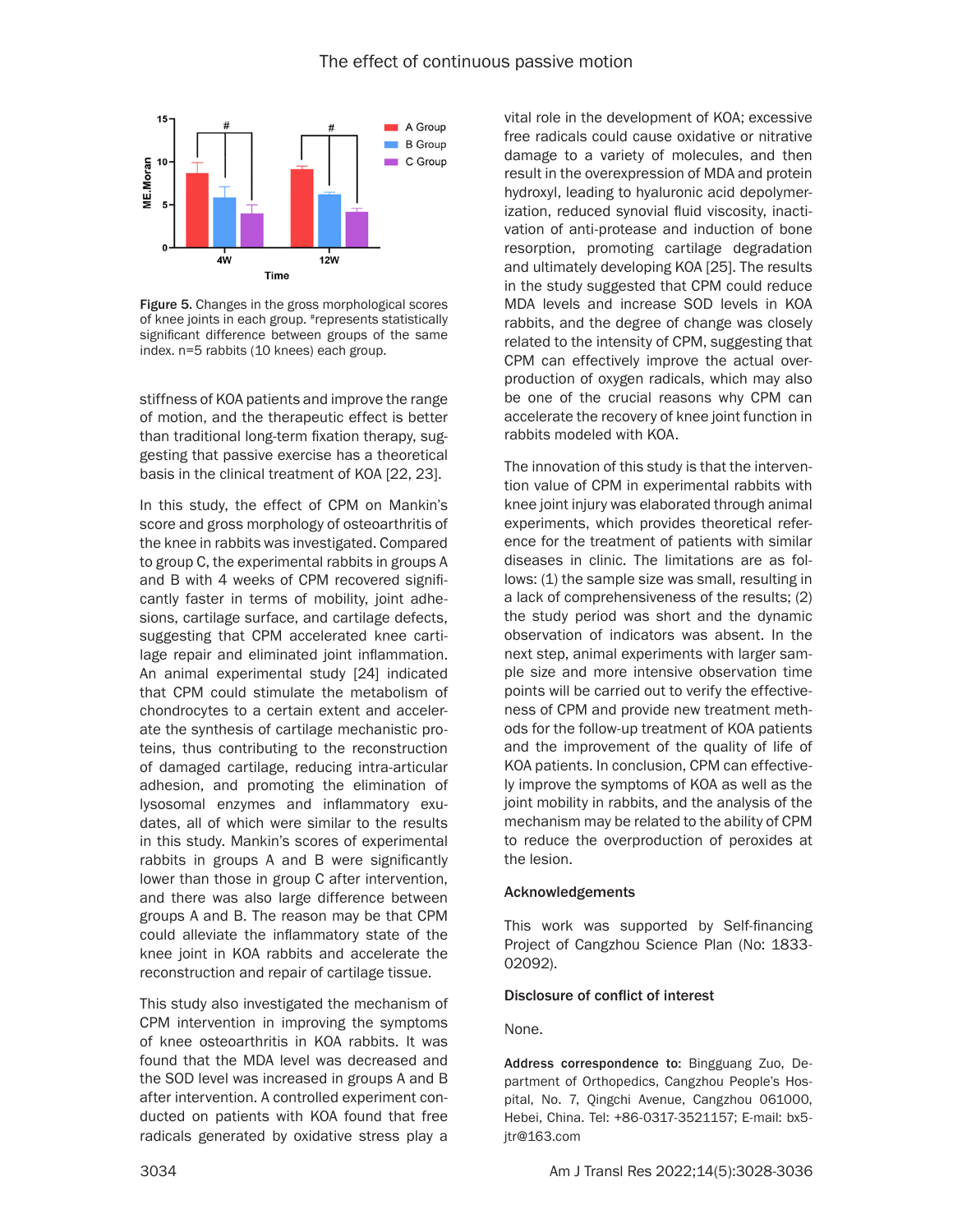

Figure 6. Changes in MDA. A-C: Changes of MDA levels over time in groups A, B, and C, respectively; D: Differences in MDA levels among groups A, B and C at different time. #represents statistically significant difference between groups of the same index (P<0.05). n=5 rabbits (10 knees) each group.



Figure 7. Changes in SOD before and after intervention. A-C: Changes of SOD levels over time in groups A, B, and C, respectively; D: Differences in SOD levels among groups A, B and C at different time. #represents statistically significant difference between groups of the same index (P<0.05). n=5 rabbits (10 knees) each group.

#### References

[1] Pagenstert G, Knupp M, Valderrabano V and Hintermann B. Realignment surgery for valgus ankle osteoarthritis. Oper Orthop Traumatol 2009; 21: 77-87.

- [2] Zhu X, Jiang L, Lu Y, Wang C, Zhou S, Wang H and Tian T. Association of aspartic acid repeat polymorphism in the asporin gene with osteoarthritis of knee, hip, and hand: a PRISMA-compliant meta-analysis. Medicine (Baltimore) 2018; 97: e0200.
- [3] Buechele G, Guenther KP, Brenner H, Puhl W, Stuermer T, Rothenbacher D and Brenner RE. Osteoarthritispatterns, cardio-metabolic risk factors and risk of allcause mortality: 20 years follow-up in patients after hip or knee replacement. Sci Rep 2018; 8: 1-8.
- [4] Kropáčková T, Šléglová O, Růžičková O, Vencovský J, Pavelka K and Šenolt L. Lower serum clusterin levels in patients with erosive hand osteoarthritis are associated with more pain. BMC Musculoskelet Disord 2018; 19: 1-6.
- [5] Ahn GY, Cho SK, Cha SJ, Nam E, Lee JE, Dreiser RL, Maheu E and Sung YK. Cross-cultural adaptation and validation of the Korean version of the functional index for hand osteoarthritis (FIHOA). Int J Rheum Dis 2018; 21: 2095- 2103.
- [6] Jevotovsky DS, Alfonso AR, Einhorn TA and Chiu ES. Osteoarthritis and stem cell therapy in humans: a systematic review. Osteoarthritis Cartilage 2018; 26: 711-729.
- [7] Matsuzaki T, Alvarez-Garcia O, Mokuda S, Nagira K, Olmer M, Gamini R, Miyata K, Akasaki Y, Su AI, Asahara H and Lotz MK. FoxO transcription factors modulate autophagy and proteoglycan 4 in cartilage homeo-

stasis and osteoarthritis. Sci Transl Med 2018; 10: eaan0746.

[8] Jeon OH, David N, Campisi J and Elisseeff JH. Senescent cells and osteoarthritis: a painful connection. J Clin Invest 2018; 128: 1229- 1237.